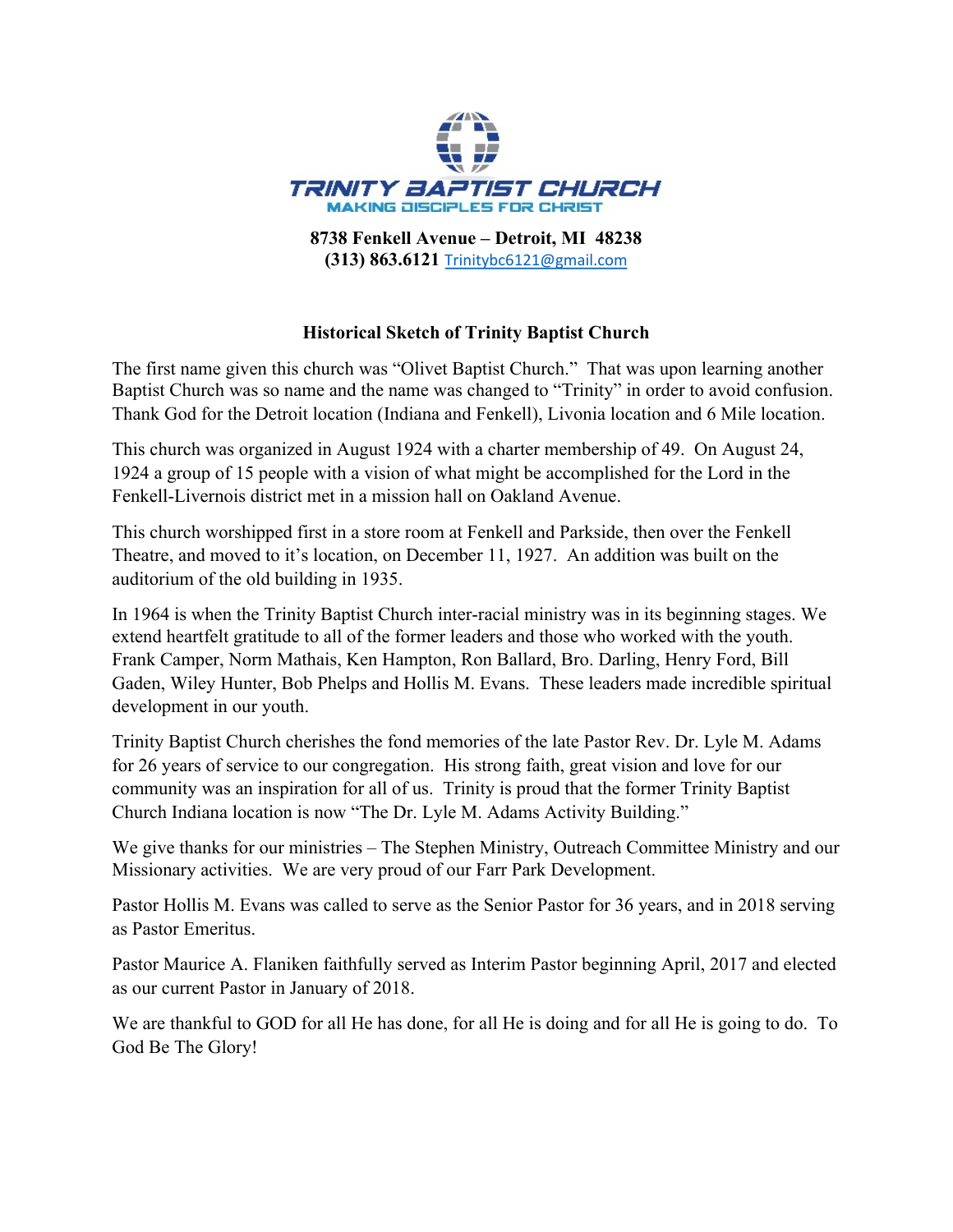# **Services**

### **Sunday**

- Prayer and Testimonies, 10:30 a.m.
- Morning Worship Celebration and Children's Church, 11:00 a.m.
- Trinity Bible Institute -Bible Class and Kidz Zone, 12:30 p.m.

### **Wednesday**

- Developing Disciples Bible Study, 4:00 p.m.
- Children's Bible Study and Activities, 5:30 p.m.

### **Vision**:

Under the spiritual leadership of Rev. Maurice A. Flaniken, Sr. Pastor, Trinity Baptist Church is a strong Biblically-based, Great Commission-focused, small groups-oriented church. Trinity Baptist Church encourages all of its members to identify their spiritual gifts and develop opportunities to serve.

# **Ministries**:

**Stephen Ministry** provides an extension to Pastoral Care Giving. Ongoing support and caring to an individual facing a longer-term crises they provide high-quality, confidential, Christ-centered care to people who are hurting.

**Our Missionaries Active:** Curtis & Mavis Holmes, Christian Chaplain Services, Denver, CO; David & Marjorie Patrick TEAM South Africa; Burchon & Mary Walker, Prison Ministry, TN; Retired: Dick & Betty Mills; Doris Nielson

# **Other Ministries:**

- Deacons and Deaconess Ministry
- Christian Education Ministry
- Church Service Ministry
- Outreach Ministry
- Men's Ministry
- Women's Ministry
- Athletic/Young Adults Ministry
- Creative Arts Dance Ministry
- Culinary Arts Ministry
- Children's Ministry